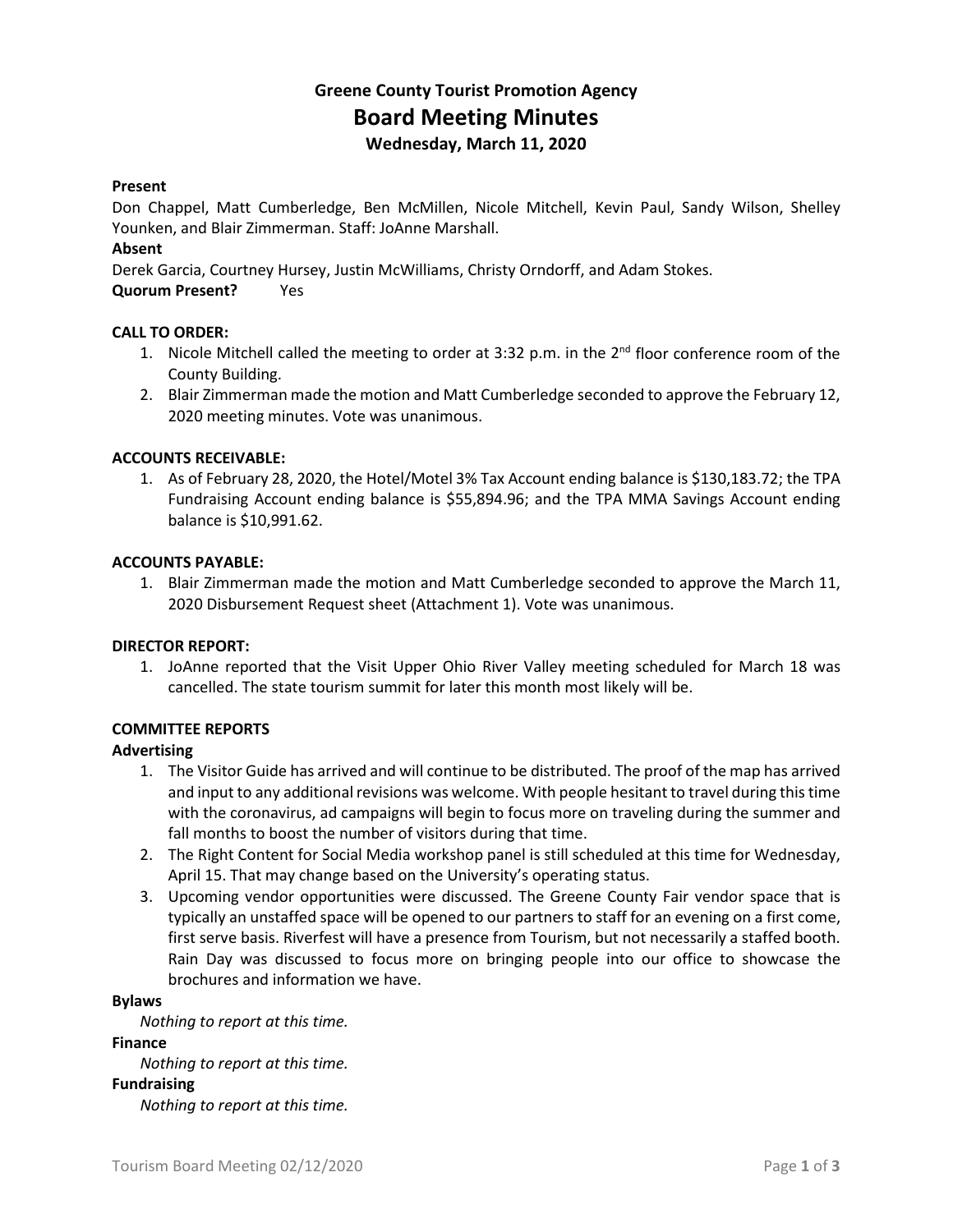## **Grants**

*Nothing to report at this time.*

## **Hotel/Motel Tax**

1. Hotel occupancy for January 2020 was 34.4% with an average daily room rate of \$85.72 and revenue per available room at \$29.47.

## **Long-Range Strategic Planning**

*Nothing to report at this time.*

## **Partnership**

*Nothing to report at this time.*

## **OLD BUSINESS:**

- 1. The Annual Partnership Meeting was a success. Suggestions for next year include keeping everyone in one room versus multiple rooms, and considering rotating venues to showcase a variety of partners. The keynote speaker, Donna Holdorf, is also interested in returning to hold a workshop.
- 2. The signage for the Greene River Trail has been sent to the printers and is scheduled to arrive the week of the unveiling ceremony scheduled for Saturday, April 18. Proofs are available to review and Danielle Nyland has been secured to provide additional review of the final product for accuracy and typos.
	- a. Due to the timing of installation, the recreation staff is unavailable as they prepare for the summer season. Suggestions for installation include the prisons, Cumberland Township and our partners.
- 3. A reception is scheduled on Tuesday, May 5 from 4 to 6 p.m. at the I-79 Welcome Center for National Travel & Tourism Week. We have received permission to distribute ice cream as long as it is not prepackaged.
- 4. Sandy Wilson and Shelley Younken will begin planning ideas to honor the 25<sup>th</sup> Anniversary of the Tourism Office.

## **NEW BUSINESS:**

- 1. Don Chappel made the motion and Matt Cumberledge seconded to donate a gift certificate for a t-shirt, puzzle and crock for the Greene County Chamber of Commerce's gift card raffle in the summer and Christmas. The total value of each gift certificate is \$42.
- 2. The internship job description was reviewed and agreed to proceed as budgeted. It was recommended to look at additional sources to help fund the position.
- 3. Copies of the 2018 Pennsylvania Economic report were provided to the board members. The report was released the previous week.
- 4. A letter was sent to the Commissioners Office on February 28 to begin the process of increasing the local occupancy from 3% to the 5% that is permitted by state legislature.

## **PUBLIC COMMENT:**

*Nothing to report at this time.*

## **ADJOURNMENT:**

1. The meeting adjourned at 4:37 p.m. by a motion from Don Chappel and seconded by Sandy Wilson. The next meeting will be Wednesday, April 8 at 3:30 p.m. in the  $2<sup>nd</sup>$  Floor Conference Room of the County Building.

*Minutes submitted by JoAnne Marshall, Tourism Director.*